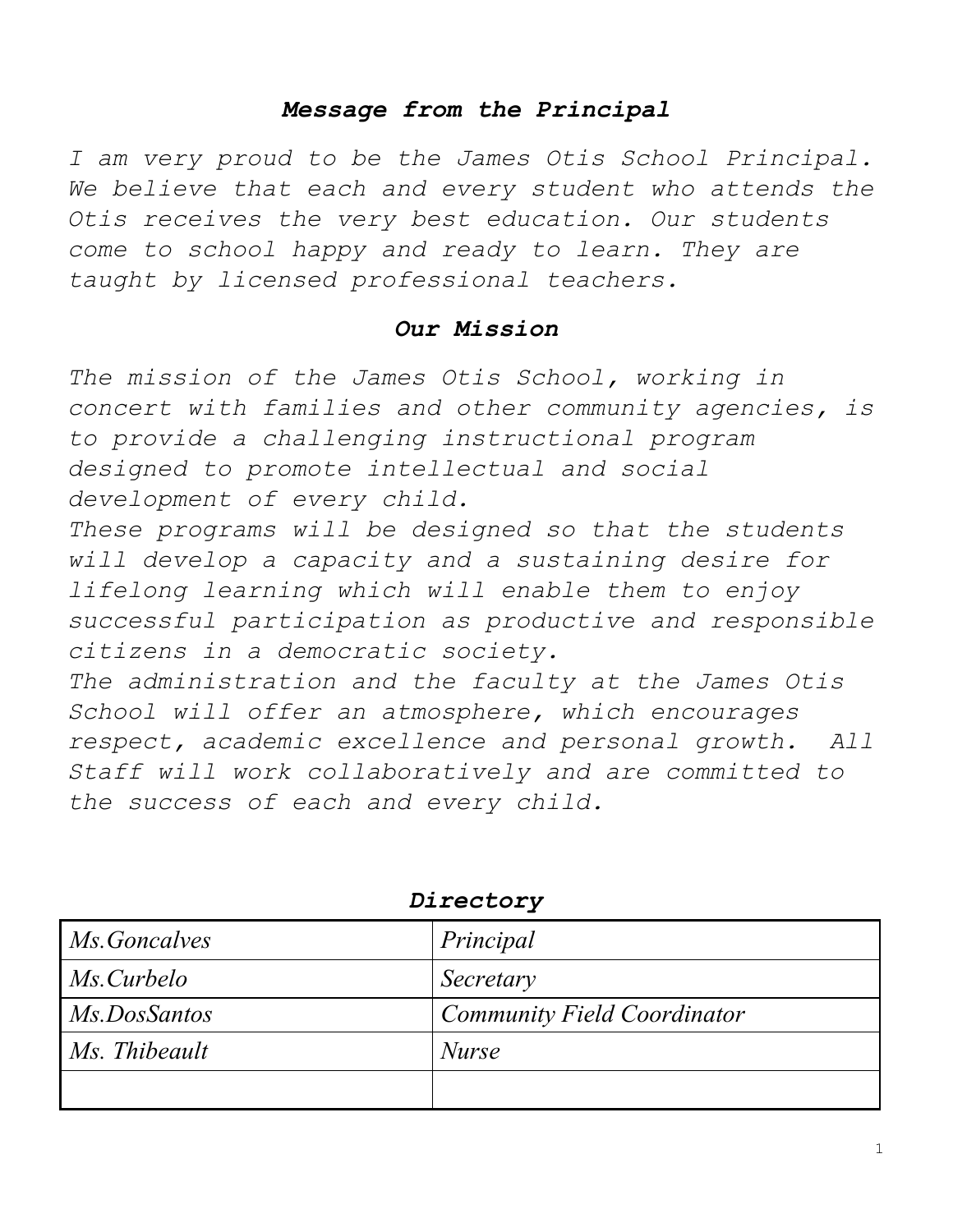| <b>Teacher</b>          | <b>Grade/Room</b>         | Paraprofessional   |
|-------------------------|---------------------------|--------------------|
| <i>Ms.Jarvis</i>        | Grade K1 /100 SEI         | Ms. DelValle       |
| Ms. Mehdizadeh          | Grade K1/101 SEI          | Ms. Malika Elhadeg |
| Ms.Katz                 | Grade K1/102              | Ms. Castro         |
| Ms. Bodden              | Grade $K2/010$            | Ms. Reyes          |
| Ms. Trainor             | Grade $K2/105$            | Ms. Osorio         |
| Ms. Husgen              | Grade K2 /107 SEI         | Ms. Osorio         |
| Ms. Mallios             | Grade 1/103               |                    |
| Ms. Struppa             | Grade 1/300 SEI           |                    |
| Ms. Pagano/Ms. Sullivan | <i>Grade 1/302</i>        |                    |
| Ms. Ragusa              | Grade 2/305 Inclusion     | Ms. Orellana       |
| Ms. Dawkins             | Grade 2/301 SEI           |                    |
| Ms. Sousa               | <i>Grade 2/306</i>        |                    |
| Mr. Prince              | Grade 3/205 Inclusion     | Ms. Crawford       |
| Ms. Hanson              | Grade 3/206               |                    |
| Ms. Galante             | Grade 3/303A SEI          |                    |
| Ms. DiCostanzo          | Grade $4/201$             |                    |
| Ms. D'Amore/ Ms. Eisele | Grade $4/202$ Inclusion   | Mr. Goodrich       |
| Ms. Bourgoin            | Grade 4-5/303B SEI        |                    |
| Ms.Hyland               | Grade 5/203               |                    |
| Mr. Wilson              | Grade 5/207               |                    |
| Mr. Margolis            | <i>Science Specialist</i> |                    |
| Ms. Pignone             | <b>Math Specialist</b>    |                    |
| Ms. Doyle               | Drama Specialist          |                    |
| Mr. O'Dwyer             | Music Specialist          |                    |

*Teachers Directory*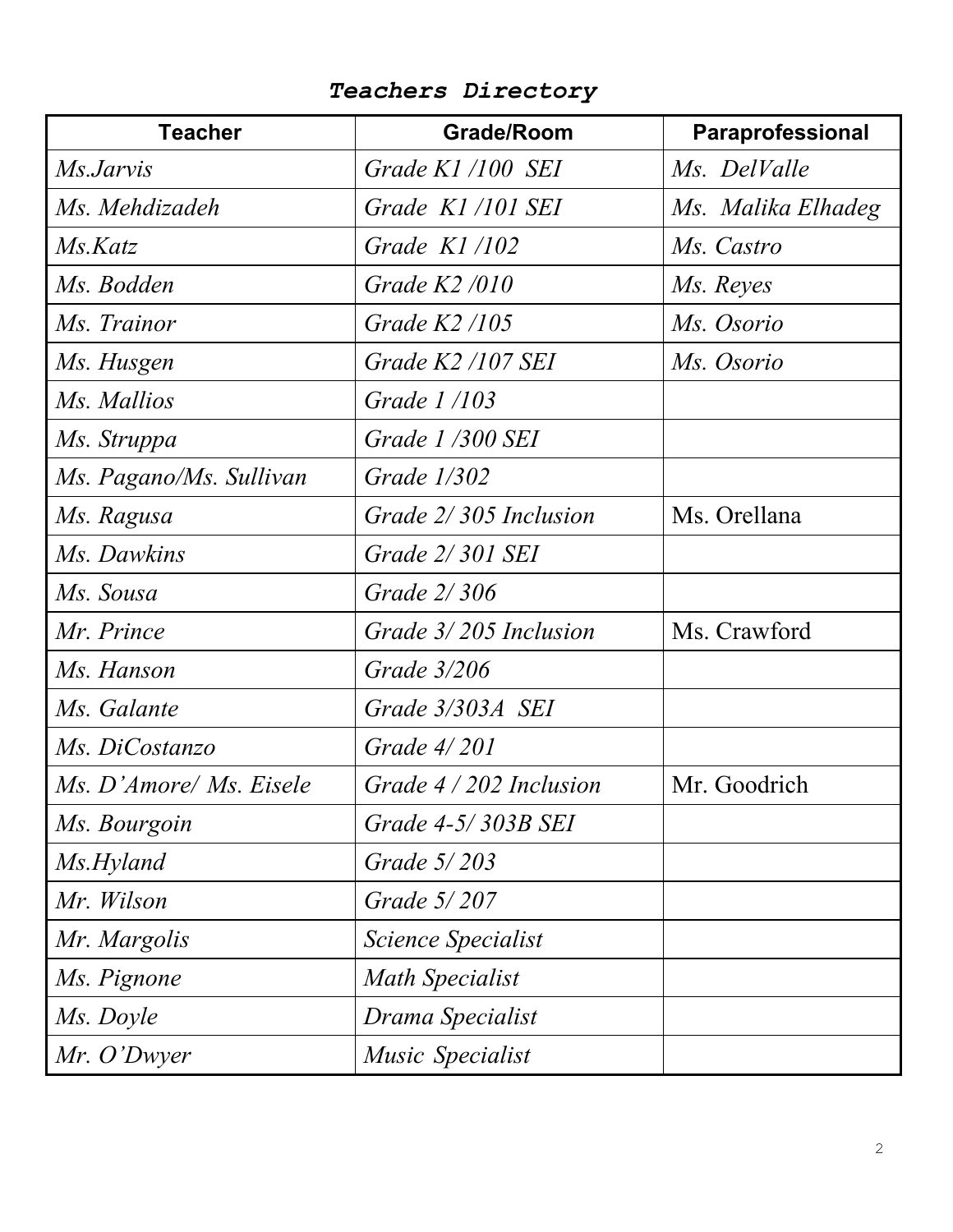| <b>Teacher</b>          | <b>Subject</b>                        |  |
|-------------------------|---------------------------------------|--|
| Mr. Mahoney/Mr. Mallios | <b>Physical Education Specialists</b> |  |
| Ms. Southworth          | Art Specialist                        |  |
| Ms. Rizza               | <b>Computer Specialist</b>            |  |
| Ms. Diel                | Spanish Specialist                    |  |
| Ms. Weeder              | K-2 Intervention                      |  |
| Mr. McAdam              | <b>Resource Room/COESS/LATF</b>       |  |
| Ms. Brunner             | <b>Speech Therapist</b>               |  |
| Mr. Mari                | Psychologist                          |  |
|                         | <b>ESL</b> Specialist                 |  |
| Ms. Nadine Pellicio     | Occupational Therapist                |  |
| Ms. Freelove            | Physical Therapist                    |  |
|                         |                                       |  |
|                         |                                       |  |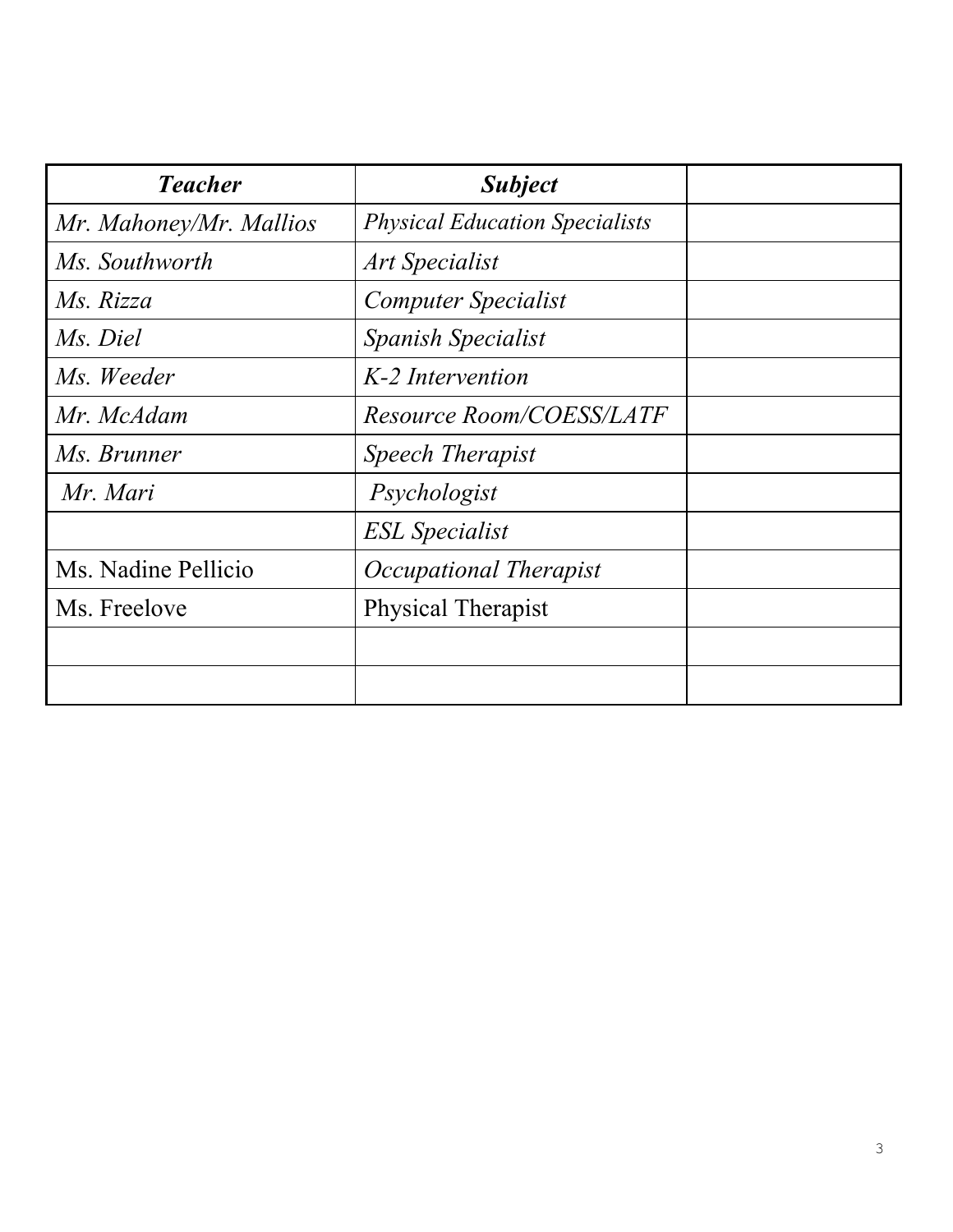Welcome to the James Otis School! We are looking forward to working with you and your child this school year. We are committed to making this a successful year for everyone in the Otis community. This Parent/Student Handbook will provide you with specific information about our school. In addition to this booklet, your child will receive an email copy of the **Boston Public Schools Policy Handbook for Parents and Students**,that will provide you with important information about our district. The handbooks should be read carefully and kept readily handy for reference when you have questions.

The School Parent Council (SPC) will meet on a regular basis. ALL Parents of children in the James Otis School are automatically enrolled in the SPC and are **encouraged** to attend meetings. This is a great chance for you to voice your opinions, concerns, and comments regarding your child's education at the James Otis, as well as learn new and exciting things.

**Office Hours: 8:00 am to 3:30 pm School Hours: 8:20 am to 3:00 pm Breakfast: 8:05 am to 8:20am Morning program: 7:15 am to 8:00 am**

#### **Instructional Hours**

 The instructional day for the James Otis School K-5 is from 8:20 am 3:00pm. Students should arrive at school between 8:05 and 8:15am. Students arriving after 8:20 am are considered tardy. They must report to the office with the adult who transported them prior to reporting to class.

#### **Dress Code**

The James Otis School has a **MANDATORY** school uniform policy. Uniform can be purchased at the James Otis in the main office.

**Elementary Students K1-5:** White, Navy blue or Light Blue Shirts and Navy Blue or Khaki Pants or Skirts

P. E. (Physical Education): Same colors as above but comfortable attire recommended (t-shirts, sweatpants, shorts, etc.)

#### **Breakfast Procedures**

Breakfast begins at 8:05am and ends at 8:20. Walkers should arrive for breakfast at 8:05am. Bus riders will always be provided with breakfasts if their bus arrives after 8:05. Students can only have one choice of breakfast. Please follow the direction of the Otis staff. Your cooperation is appreciated.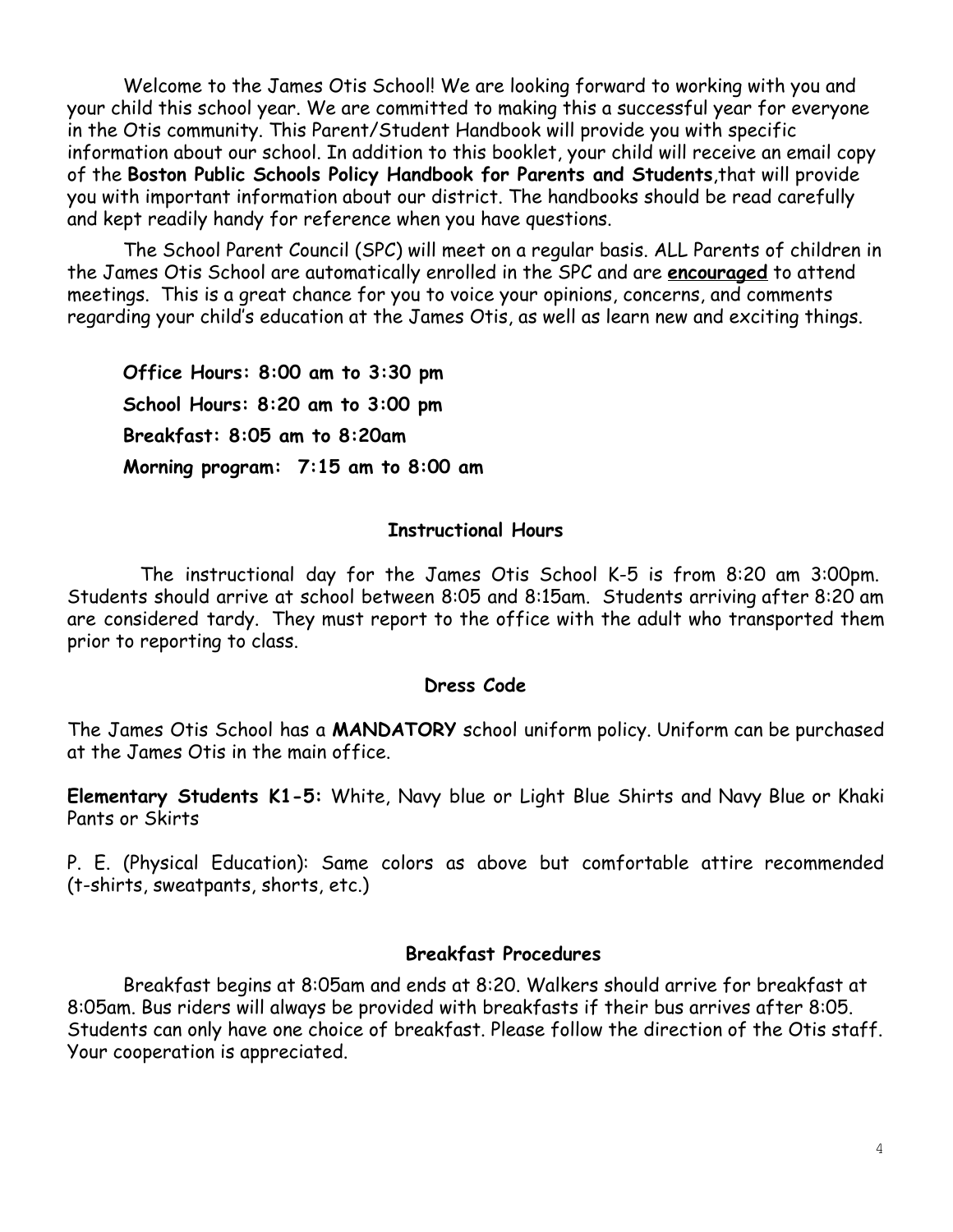## **Student Drop off at the School**

All  $1^{st}$  -5<sup>th</sup> grade students are to come in the school through the front door. If being dropped off by car, students are to be dropped off at the front of the building. All K1 – K2 students should enter through the back door. Teachers will be at both locations to meet and greet students.

## **Student Pick Up After School**

Walkers and car riders are to be picked up at the back of the school no earlier than 3:00pm. Please be prompt. Do not come too early. Parents are to wait for students at the back of the building. We often have several parents who come early because they are in the area. We will not dismiss student early unless there is a doctor's appointment or family emergency. We will ask that you bring a note from a physician. No one is allowed to wait inside the building. This is a safety issue.

# **Early Release of Students**

Students may not be released early from school unless the parent or other authorized adult has come to the office to sign them out, Students may not leave early other than for a doctor's appointment or family emergency. We ask that you make such appointments after school. Teachers may not release any child to someone who is not listed on the emergency care form filed in the office. The nurse will contact parents of students who become ill at school. Parents must pick up these students at school. Please make sure you always have an update phone number. Please call the school by 12:00PM or send a note to let us know you will be picking up your child early.

### **Communication**

Communication among administration, teachers, and parents is very important. Parents are encouraged to contact the teacher, if they have a question or comment. The teacher will return the call or set up a conference as soon as possible. For any classroom based concern, the parent is expected to contact the teacher or Mara Dos Santos. Parents should be informed on a regular basis of upcoming projects and activities in school, and the teacher should be informed of any situation at home that may affect a child's school performance.

### **Procedure for Addressing Concerns**

The first step in dealing with classroom, including programs, assignments, homework, student discipline, student disagreements, and concerns specifically related to the classroom, is to make and appointment to meet with the teacher by sending her a written note.

Should the problem not be resolved by the classroom teacher, contact the Mara Dos Santos either by phone at 617-635-8372 or come to the office.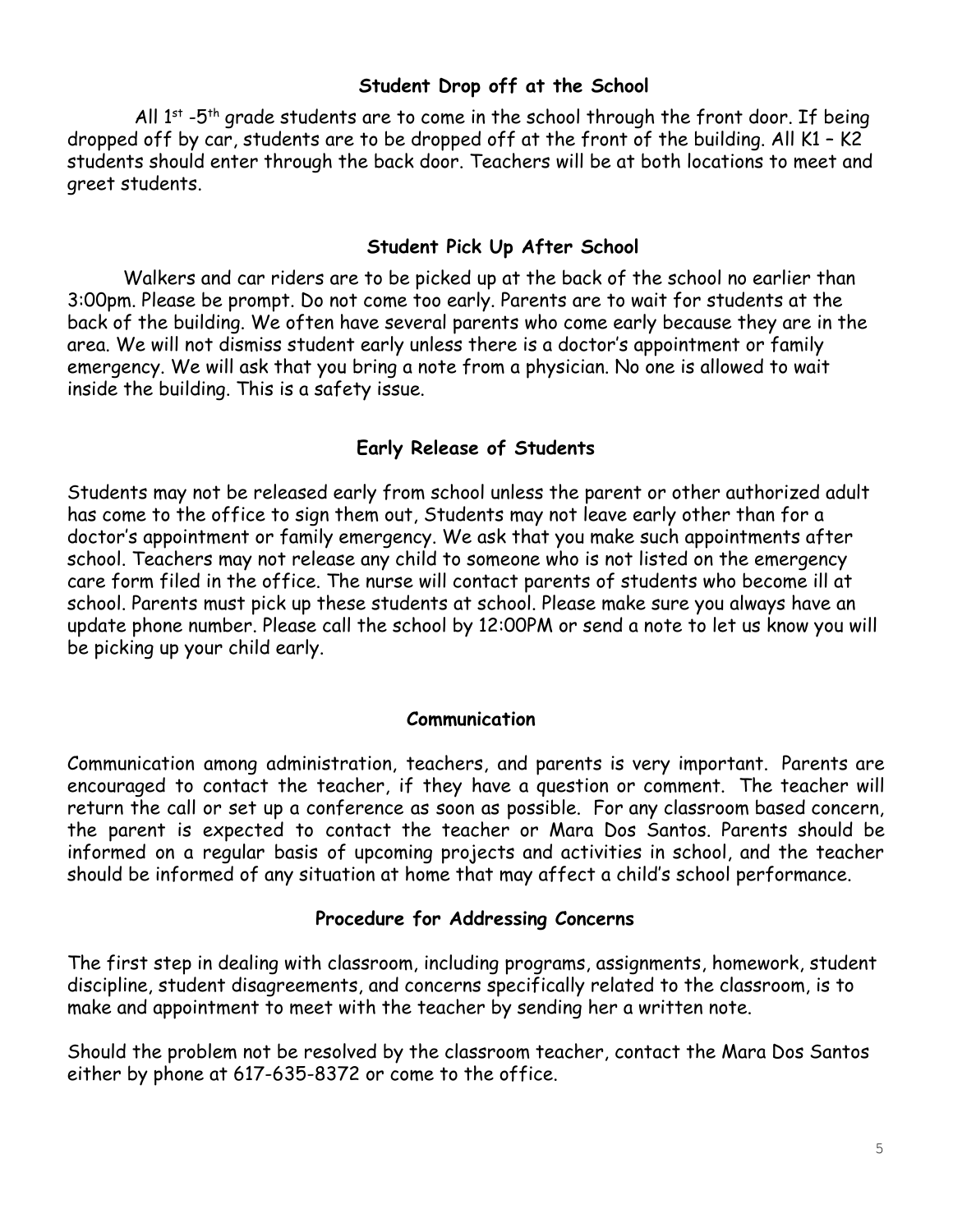#### **Attendance/Tardiness**

It is the responsibility of the parent to ensure that students arrive at school by 8:20 AM every day. This is the time when the teacher outlines the activities for the day, collects homework and other information, and prepares the children for the day. Those students who arrive at school late (after 8:20 AM) have missed that important part and must catch up on important activities.

\*Students with **3 tardies** or more will have detention

**The children that arrive after 8:20 AM must be accompanied into the building and signed in by the adult driving or walking them to school.**

#### **Absence Procedures**

In order to ensure the safety of students, you are requested to call the school by 8:05 AM every day your child will be absent from school. Any absence from school requires a written note from you or your doctor upon your child's return to school. Please remember that a student must be in school for four instructional hours to be considered in attendance. It is of great concern that each student be accounted for each day. Parental cooperation is appreciated.

#### **Emergency Cards**

Emergency forms must be filled out and returned at the beginning of the school year. Parents are asked to provide work numbers and at least two local telephone numbers of people who will be responsible for the child when the parent is not available. Remember, this information is for your child's safety. The information will not be released to anyone except your child's teacher. **PLEASE NOTIFY THE SCHOOL IMMEDIATELY OF ANY CHANGES ON THE EMERGENCY CARD.**

#### **Birthday Celebrations**

Some of our students celebrate their birthdays during school time by bringing treats. Please make arrangements with your child's teacher for times to bring in the birthday treats to the main office. Please remember to come to the office first. No homemade treats are allowed. Also we are a peanut free school. Please see notice.

#### **Field Trip**

Prior to any Field Trip, a note will be sent home describing the trip and explaining any fees involved. This notice includes a permission slip that MUST be signed by the Parent/Guardian and returned to the child's Teacher. Students will not be allowed to go on a Field Trip unless the permission slip is signed and returned. Field trips are an extension of the curriculum and all students are expected to participate on the trips. Often there are follow-up lessons that directly relate to the field experience.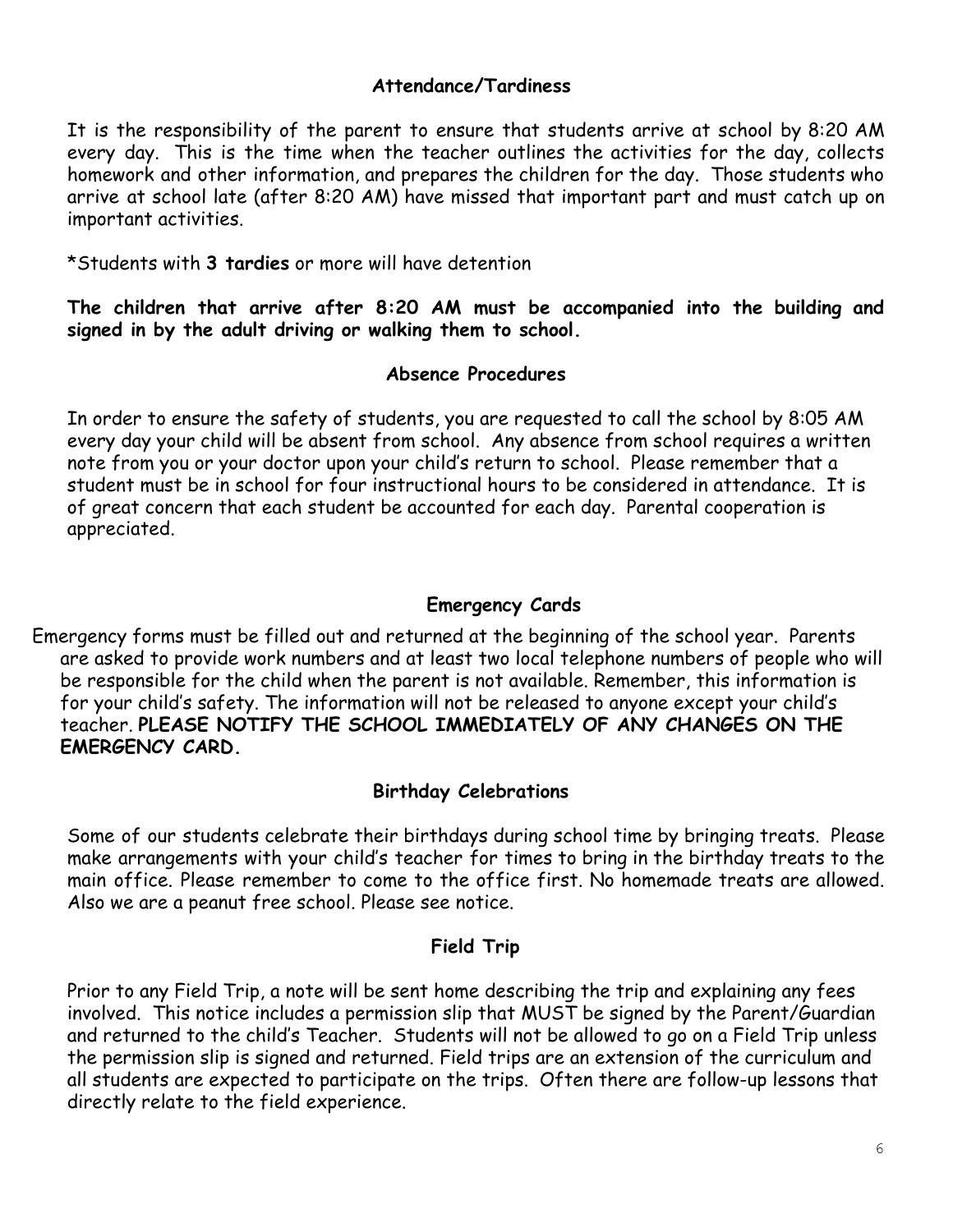### **No School, Snow Days and Delayed Openings**

In case of severe weather conditions, classes will be held unless an announcement has been made on the radio and/or television stating that all Boston Public Schools are closed. Check your local TV or radio for BPS cancellations. **Do not call the school.**

If your child will bring snacks to school, snacks should be healthy in nature. Fruit, vegetables, cheese, yogurt, crackers or water are good choices. We are fortunate to have received a fresh fruit and vegetable grant that will provide a healthy snack to students three times a week.

#### **Home and School Communication**

Parent/Teacher Conferences are held once a year, in the Fall. Ongoing communication between home and school is critical to your child's success. Please keep your child's teacher informed of changes that might affect your child's performance. Open house will be held on October 3, 2018 – from 4:00 – 6:00PM and Author's Night June 6, 2018 – from 5:00-7:00pm

### **School Visitation/Security**

We encourage parents to visit their child's classroom and become acquainted with their child's teachers. Contact the office/teacher in advance and upon arrival you must check into the main office. ALL visiting students and adults are to register in the office upon arrival and must wear a visitor's pass while on school grounds.

#### **Volunteers**

Parents, grandparents, other family members, and friends are encouraged and welcome to volunteer in the classroom and on field trips. You must complete a CORI and be approved by the BPS in order to chaperone on a field trip. Please see Mara or your classroom teacher for the CORI form. If you wish to give some of your time, contact your child's teacher or the family coordinator to coordinate a time. All volunteers and visitors must register in the office upon arrival and must wear a visitor's pass while on the school grounds.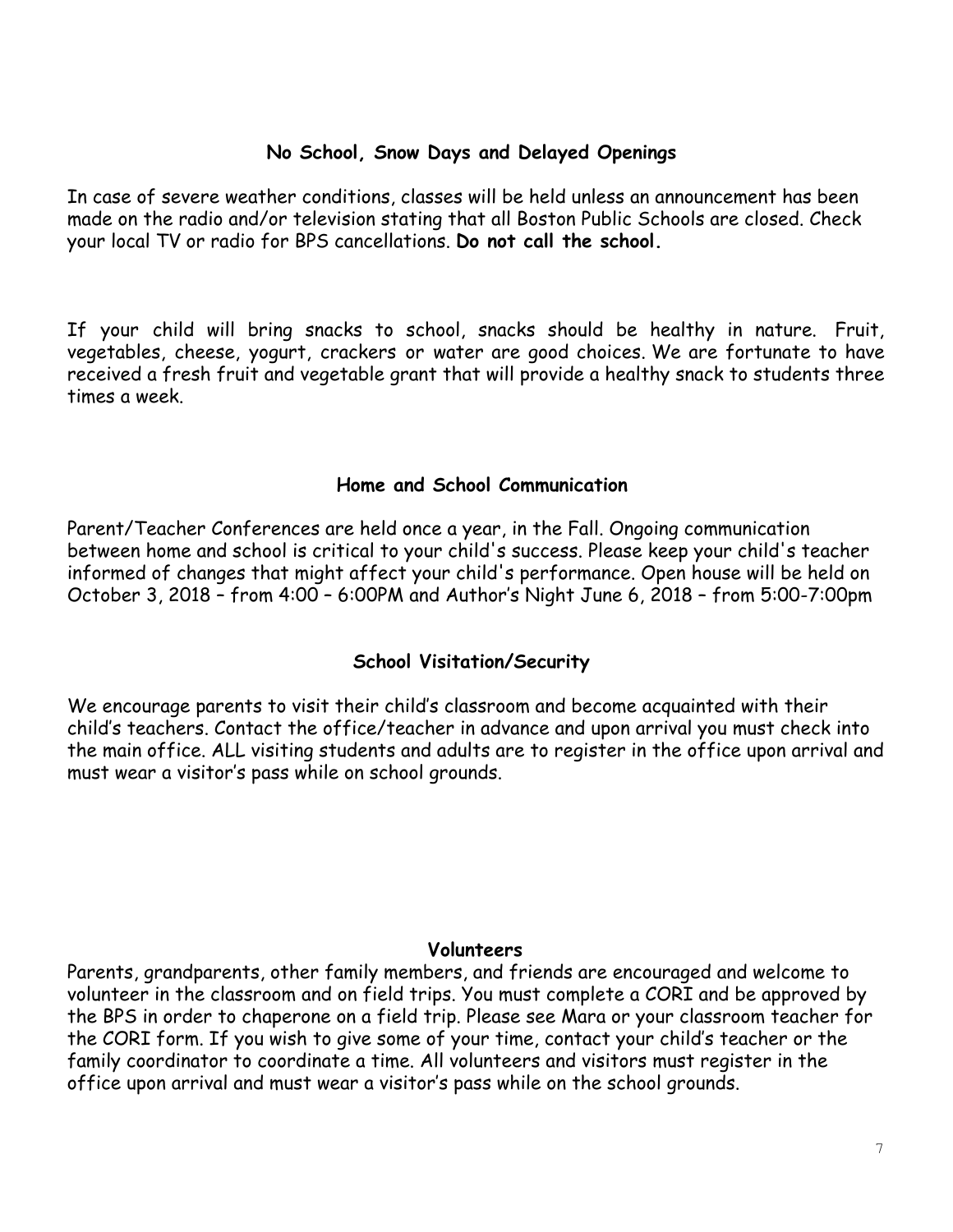#### **Smoking**

New BPS Policy - see Superintendent Circular # SHS-18. Smoking is prohibited on school property at all times. The Board of Education follows very clear rules about students possessing cigarettes or other substances.

#### **Vacations**

It is our expectation that families adhere to the district school calendar. Every day at school is meaningful to our students. **Therefore, please plan family vacations according to the school calendar.**  Extended absences may result in discharge from our school; if this happens, parents will need to re-register their students and may not be readmitted to our school.

#### **Medication Policy**

In accordance with state law, only the school nurse, another registered nurse employed by the district, or the student's parent or legal guardian, may administer medication to students in school. Medication must be delivered to the school nurse by the student's parent or legal guardian.

When medication needs to be given on a trip, arrangements will have to be made to accommodate that child's needs. Please contact the school nurse before the trip.

- 1. A doctor's note indicating the medical reason for the medication and the time medication is to be given.
- 2. A parent note indicating the student must take medication.
- 3. Medication is to be in its original container, labeled with name of child, current dosage, date of prescription, prescription number and name of doctor.

#### **Immunization**

Immunizations are reviewed annually to be sure all student records are up-to-date. The nurse would appreciate your forwarding verification from the physician when any booster is given.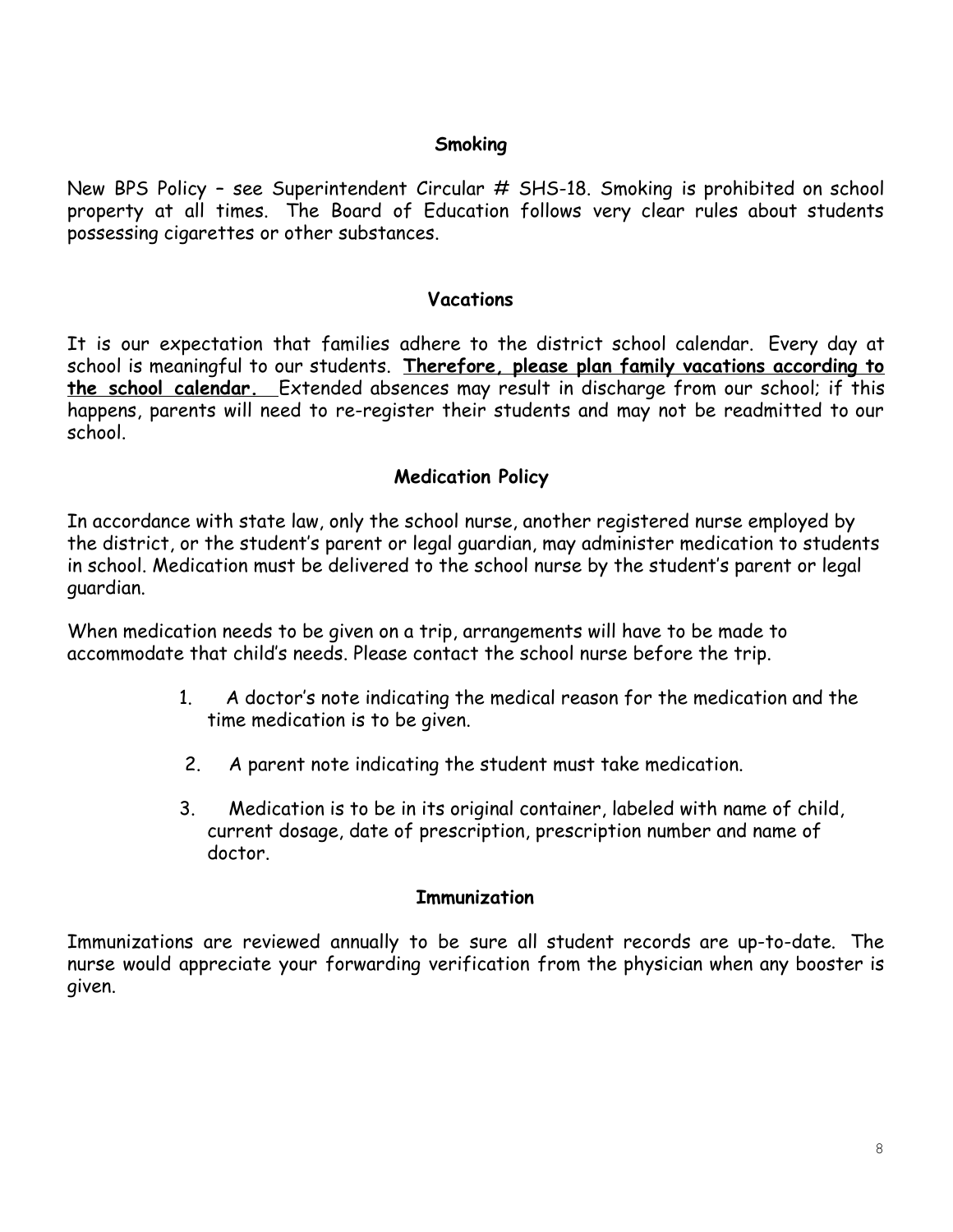# *School Based Rules*

The rules for students are developed because we believe that a safe and pleasant environment is crucial to both teaching and learning. Our mission is to prepare our students to function successfully in society by providing a positive environment where Students and Staff will grow to develop a good sense of self-esteem and mutual respect for themselves and others. By providing excellent, comprehensive programs and services, and a challenging and diversified curriculum, Students will be able to think critically, solve problems, make decisions, and have the skills necessary for productive citizenship and lifelong learning. Establishing extensive communication amongst Parents, Teachers, Staff, and the Community, is crucial to best meet the needs of the Students.

It is extremely important that all members of the school community - Students, Parents, Administrators, and Staff - join forces in helping our students achieve the following behavior: respect one another; assume responsibility for their actions; respect school and public property; and have a high expectation of themselves.

#### **On The Bus**

- Students will remain in assigned seats while the bus is in motion.
- No eating on the bus.
- Do not throw any object.
- Keep arms, hands, and heads inside the bus.
- No excessive noise or shouting that could distract the driver.
- Obey directions of the driver quickly and courteously.
- Swearing, fighting, and using profanity is strictly forbidden

# **During The School Day**

- Treat each other with respect by using appropriate language and avoiding physical contact. (No name-calling, fighting, etc.)
- **WALK** in an orderly manner. Stay on the right hand side of the hallway or stairway. NO RUNNING.
- All school equipment, books, and materials will be treated with care and responsibility.
- Respect the property and belongings of others.
- No gum, candy, or food during class times.
- Remove hats upon entering the building.
- No phones, IPODs, headphones, toys, electronic games, Pokemon cards, etc.
- Possession of any dangerous item is prohibited.
- Follow the rules in all school settings
- Follow the James Otis School dress code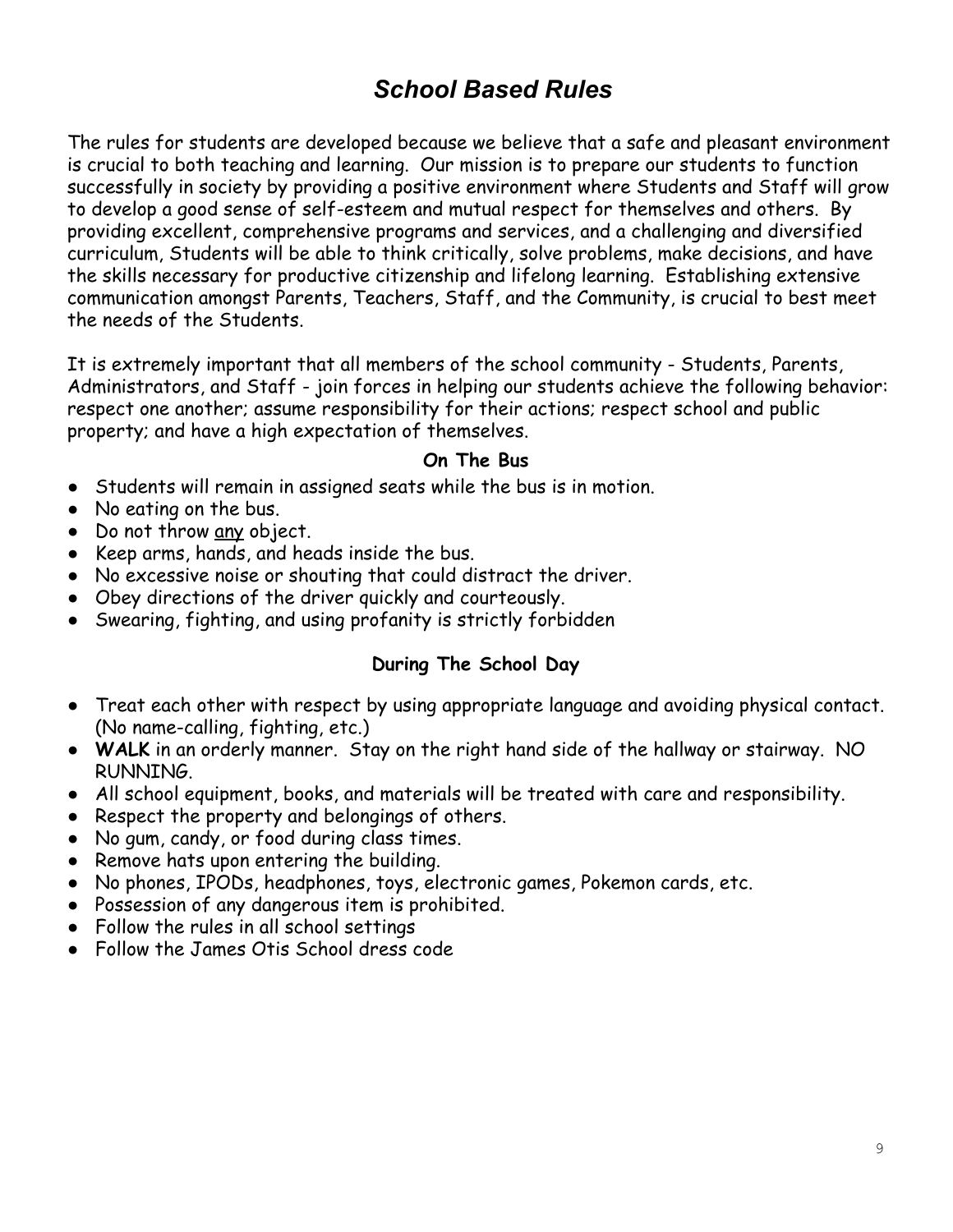### **Homework**

Homework is one way to help students learn to take responsibility for their education and develop lifelong strategies and attitudes for success. Parents can help by checking the child's agenda and/or homework folder daily for assignments and notes from the teacher. Additionally, parents can help by providing a distraction-free environment. As a parent you can help by asking your child to explain what he/she is doing. Ask questions that prompt your child to restate what is being learned. This reinforces learning. The quality and the timely completion of homework are factors considered in assessing a child's learning. Neatness is important.

Avoid the temptation to do your child's homework and produce an error-free product. This does not contribute to your child's learning; in fact, it often gives the teacher an inaccurate assessment of your child's learning. If your child experiences difficulty in the homework assignment, it is much wiser to inform the teacher that additional instruction may be necessary.

We recognize that a child absent from school misses more than the reading and writing assignments completed during the day. It is expected that the student will make up as much of the work as possible. As is the case with all schoolwork, the assignment needs to be done within a reasonable time after the student returns to school. If an emergency arises and your child cannot complete an assignment, send a note to the classroom teacher and other arrangements can then be made. If you ever have any questions about your child's homework, please feel free to call your child's classroom teacher.

# **Tips for Parents**

# **I. You are part of the Educational Team!**

- Always feel free to ask questions it is your right!
- Visit the school. Please call first to schedule an appointment.
- Get to know your child's Teacher(s) and maintain communication throughout the school year.
- Check your child's school bag **every** day for homework, notices, Calendar, Lunch Menu, etc.
- Attend Parent meetings, workshops, Open Houses, holiday events, ELT celebrations, etc.

# **II. You are your child's teacher, too!**

- **Believe** that your child can learn. Encourage his/her efforts to do well in school.
- Avoid questions with "yes" or "no" answers. Ask instead: "what did you learn in Math today?"
- **Encourage** your child to express ideas & opinions. **Listen** with interest and respect.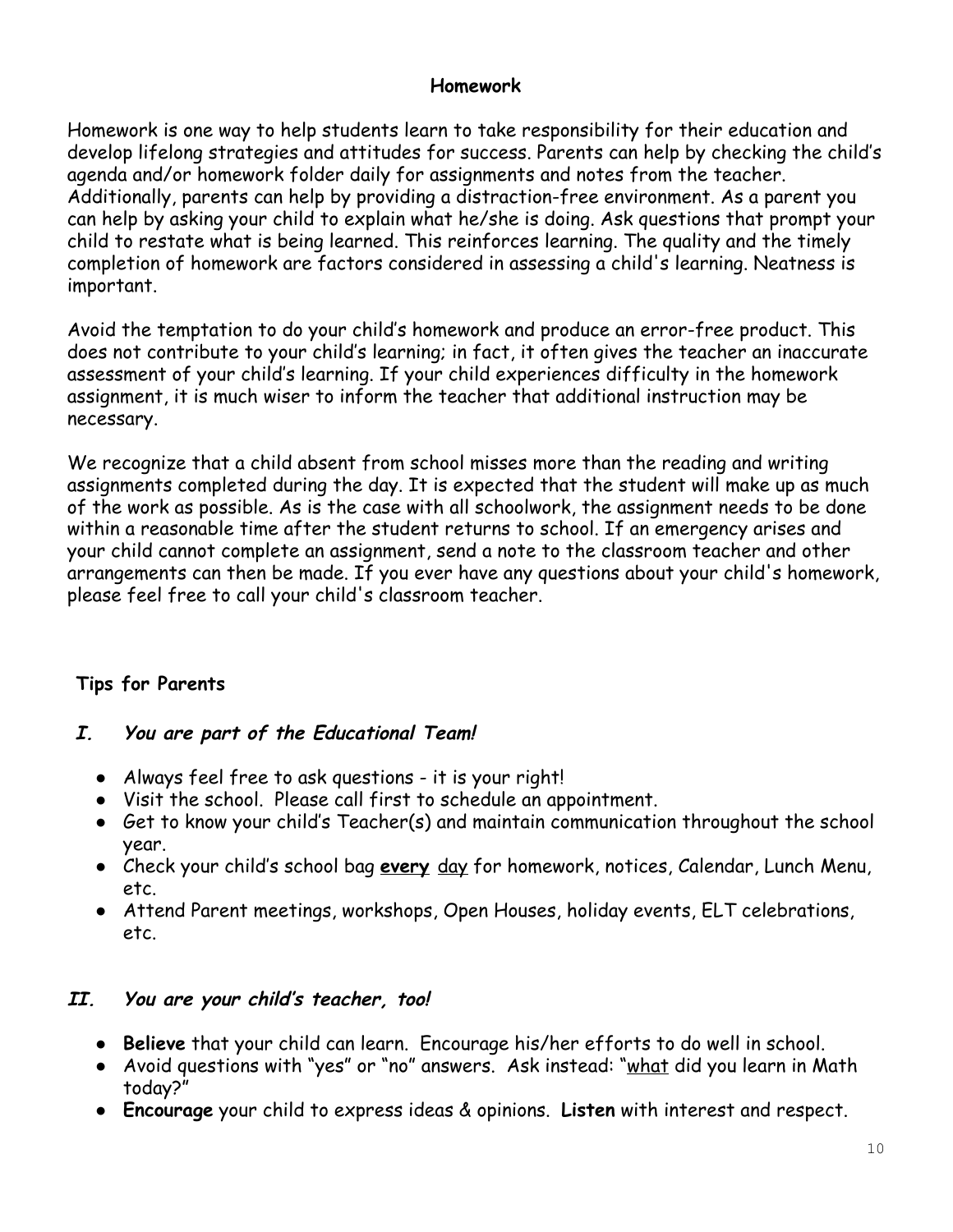- **Help** your child make a serious effort to complete his/her homework assignment(s) on his/her own.
- **Read** with your child **every** day.
- Limit excessive TV time (including video games).
- Visit your local Library. Get a Library card for each family member over age four.
- Visit museums. (Children's Museum/Science Museum/Computer Museum/Sports Museum/Museum of Fine Arts/Aquarium) Ask the Librarian which museums have free or reduced-fare passes.
- Demonstrate that learning happens all the time. (A trip to the grocery store can be lessons in math - learning about money, sizes, shapes, colors, numbers, etc.)

# **III. Your child needs your help to do his or her best!**

- Make sure your child comes to school EVERY day, on time.
- Make sure your child has a consistent scheduled bedtime and is well rested for school.
- Make sure your child has a substantial breakfast at home or in school.
- Make sure your child comes to school *clean* (teeth brushed, hands & face washed, hair combed, etc).
- Make sure your child comes to school dressed appropriately for the weather. The children may go outside for Physical Education or recess, even in the snow.
- Make sure that your child's belongings are labeled in case they are misplaced.
- Make sure footwear is properly secured and appropriate for days that Physical Education is scheduled.
- Make sure your child has regular medical check-ups.
- Make sure your child is healthy **before** coming to school.

# **Cell Phones**

The use of cell phones for any purpose – including telephone calls, text messaging, listen to music and other functions- is not permitted at any other time on school grounds.

Cell phones must not be visible during the school day.

Cell phones must be turned completely off (not simply on silent or vibrate mode) during school day.

# **Enforcement and Penalties**

Penalties for students found to be in violation of the policy will be as follows:

- First offense: Student's cell phone will be confiscated and returned to the student at the end of the school day.
- Second and subsequent offenses: Student's cell phone will be confiscated and returned only to the student's parent or guardian. The student will be prohibited from bringing a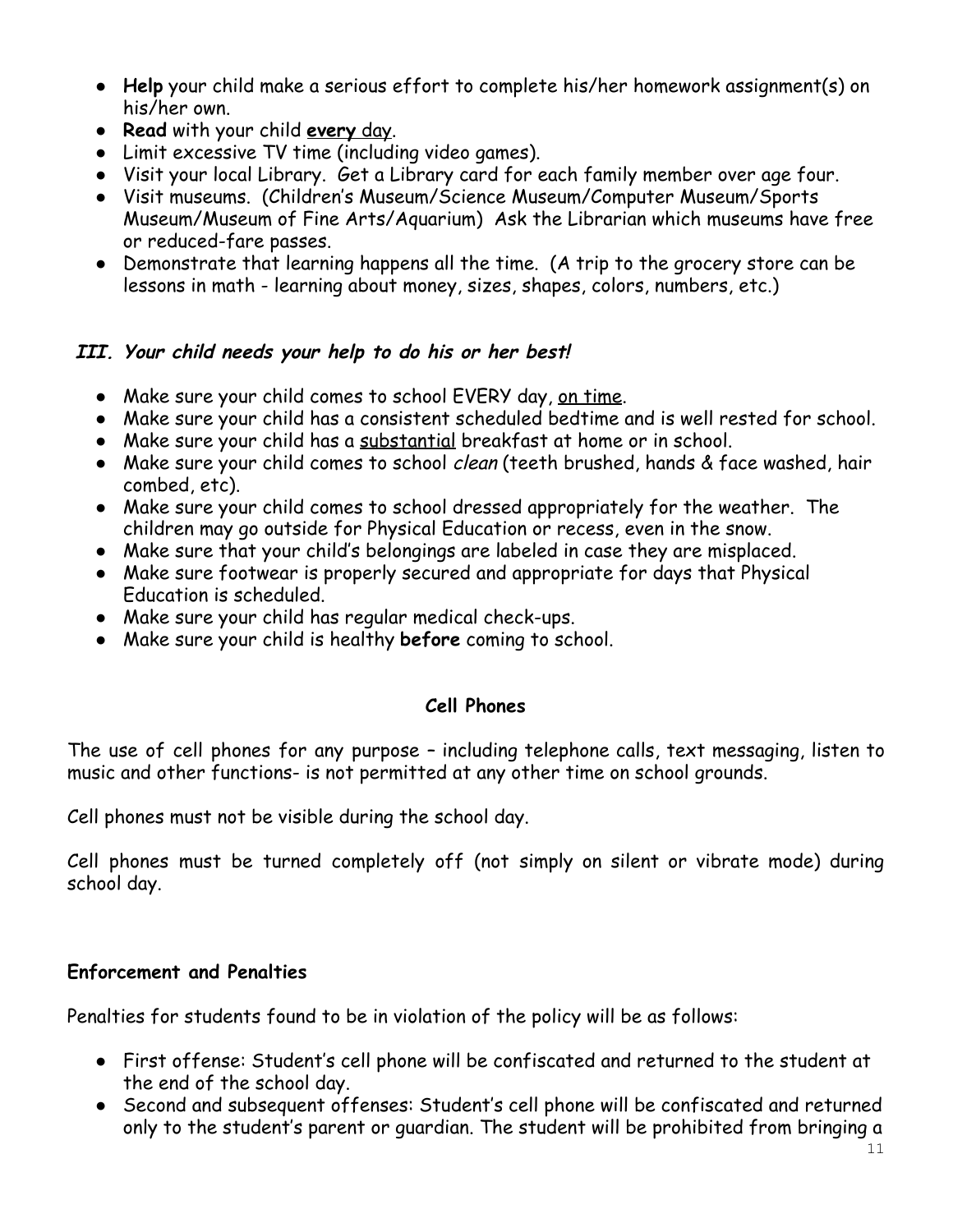cell phone to school for the remainder to the school year.

● Students committing repeated violations of this policy may be subject o additional disciplinary action, consistent with the Code of Discipline.

# **Disciplinary Guidelines**

The administration and staff will apply the following guidelines for the consistent administration of discipline. Decisions regarding disciplinary matters will depend upon the following:

- 1. A complete investigation of the matter
- 2. Consideration of the severity of the offense
- 3. Consideration of the developmental age of the child
- 4. Consideration of repetitive behavior of the student
- 5. Fairness in light of mitigating circumstances
- 6. Guidelines as set forth in the Code of Conduct.

Consequences may include, but may not be limited to the following: warning by the teacher, loss of recess, parent communication, conference with principal, central detention, and/or suspension.

**NOTE:** The Board of Education policy on weapons, substances, harassment, and fighting will be implemented on the first offense with zero tolerance.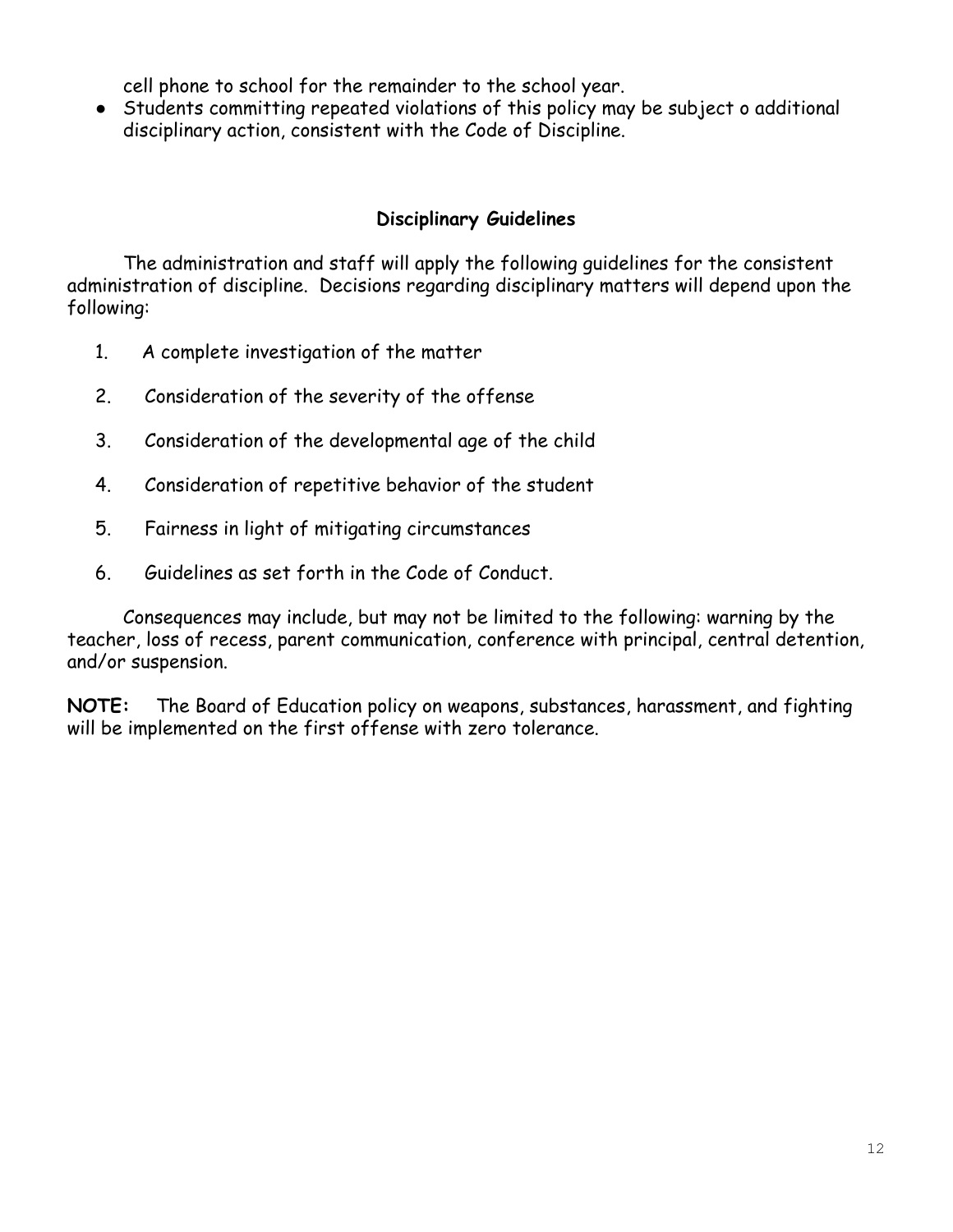# **DEFINITION OF THE RULES WITH CODE OF DISCIPLINE REFERENCE**

Attendance and Punctuality BPS Promotional Policy

Topic Code of Discipline Reference

Rule

Students to whom the Promotional Policy applies are expected to attend school a minimum of 90% of the school year.

Consequence- Fail all major subjects.

Topic Code of Discipline Reference Profanity, offensive language Section 7.2, 8.1.1 and 12.0

Rule

Swearing and using offensive language to any adults or students are definitely not being tolerated at any time.

Consequence- Suspension until parent meets with administrator.

Topic Code of Discipline Reference Damage of Property Section 5.7 Rule Student must respect all property. Consequence- Pay for losses. Fix damages. Topic Code of Discipline Reference Dangerous Objects Section 7.3, 7.7, 8.1.1, and 12.0 Rule No one should bring any dangerous objects to school. Consequence- Suspension or expulsion until parent meets with administrator. Topic Code of Discipline Reference Disruption of school/classroom Section 7.10, 8.1.1, and 12.0 activity Rule Continuously and intentionally making noise or otherwise seriously preventing the teaching of other students.

Consequence- Parent must meet with teacher and administrator.

Topic Code of Discipline Reference Drugs and Alcohol Section 7.4, 8.1, and 12.0 Rule

Possession, use, being under the influence, selling of drugs and alcohol are strictly prohibited.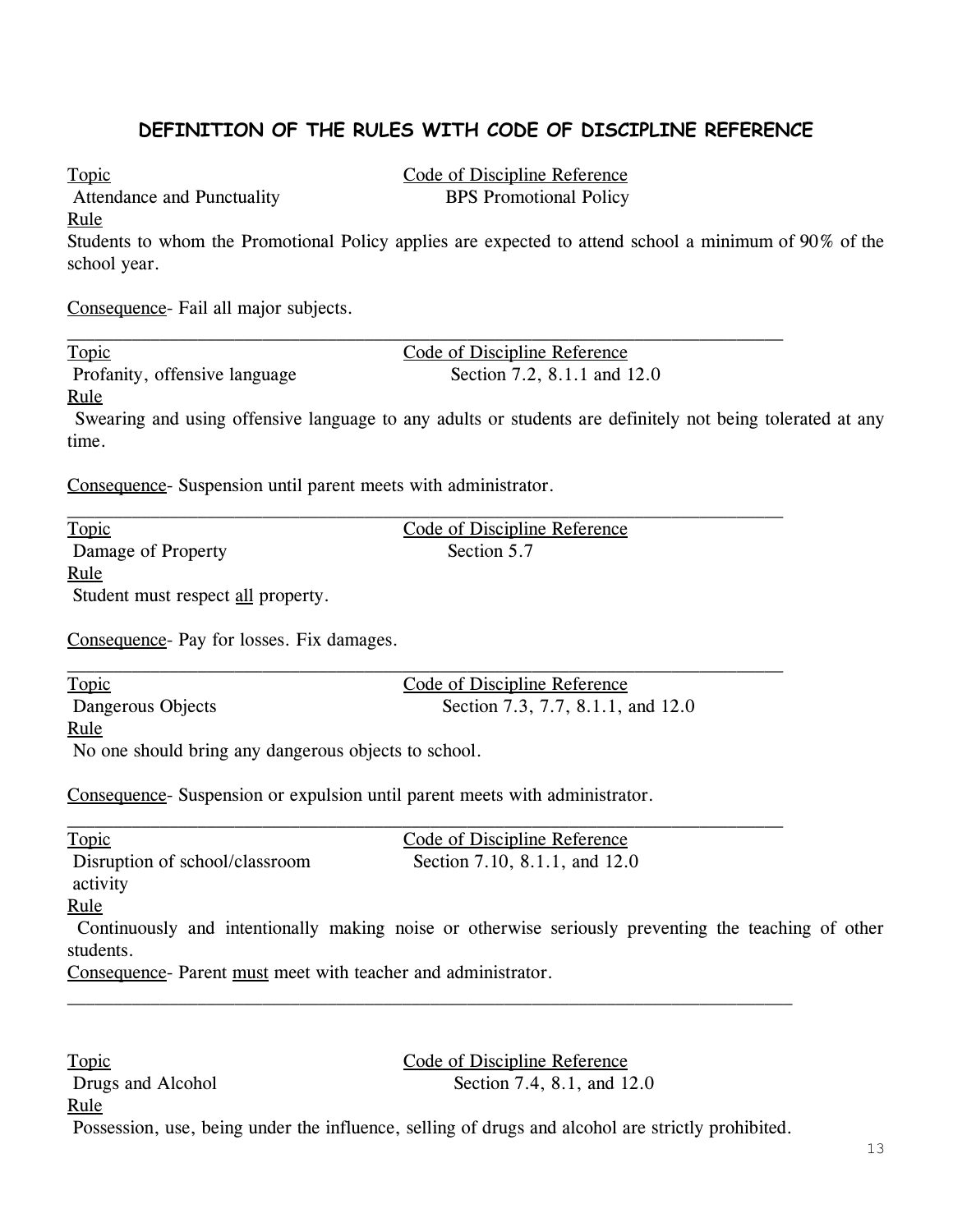Consequence- Suspension until parent meets with administrator

| Topic                                                     | Code of Discipline Reference                                                                                 |  |
|-----------------------------------------------------------|--------------------------------------------------------------------------------------------------------------|--|
| Ethnic, racial, Religious                                 | Section 7.6 and 12.0                                                                                         |  |
| or Sexual Slurs                                           |                                                                                                              |  |
| <u>Rule</u>                                               |                                                                                                              |  |
|                                                           | Student may not use any racial, ethnic, religious or sexual slurs to anyone in the school or on the school   |  |
| bus.                                                      |                                                                                                              |  |
| Consequence- Parent must meet with administrator.         |                                                                                                              |  |
|                                                           |                                                                                                              |  |
| <b>Topic</b>                                              | Code of Discipline Reference                                                                                 |  |
| Unacceptable use of Networks                              | Section 7.8 and 12.0                                                                                         |  |
|                                                           |                                                                                                              |  |
| <u>Rule</u>                                               |                                                                                                              |  |
|                                                           | Student may not violate the Boston Public Schools Acceptable Use Policy.                                     |  |
|                                                           |                                                                                                              |  |
|                                                           |                                                                                                              |  |
|                                                           | Consequence- Suspension or expulsion until parent meets with administrator.                                  |  |
| Topic                                                     | Code of Discipline Reference                                                                                 |  |
| <b>Fighting and Assault</b>                               | Section 7.2, 7.4, 8.1.1, and 12.0                                                                            |  |
| <u>Rule</u>                                               |                                                                                                              |  |
| All forms of fighting and assault are strictly forbidden. |                                                                                                              |  |
|                                                           |                                                                                                              |  |
|                                                           | Consequence- Suspension or expulsion until parent meets with administrator.                                  |  |
|                                                           |                                                                                                              |  |
| <b>Topic</b>                                              | Code of Discipline Reference                                                                                 |  |
| Leaving Supervision                                       | Section 7.9 and 7.11                                                                                         |  |
| <u>Rule</u>                                               |                                                                                                              |  |
|                                                           | Students are allowed to leave assigned location only with staff permission.                                  |  |
|                                                           |                                                                                                              |  |
| Consequence- Parent must meet with administrator          |                                                                                                              |  |
| Topic                                                     | Code of Discipline Reference                                                                                 |  |
| Refusal to do assigned work                               | Section 6.1                                                                                                  |  |
| or follow directions                                      |                                                                                                              |  |
| <u>Rule</u>                                               |                                                                                                              |  |
|                                                           | Students are expected to follow all of the rules established by the administration of the James Otis School. |  |
| Consequence                                               |                                                                                                              |  |
|                                                           | Temporary removal from class, and a written report prepared by the teacher will be sent home by the          |  |
| student and by mail.                                      |                                                                                                              |  |
|                                                           |                                                                                                              |  |
|                                                           |                                                                                                              |  |